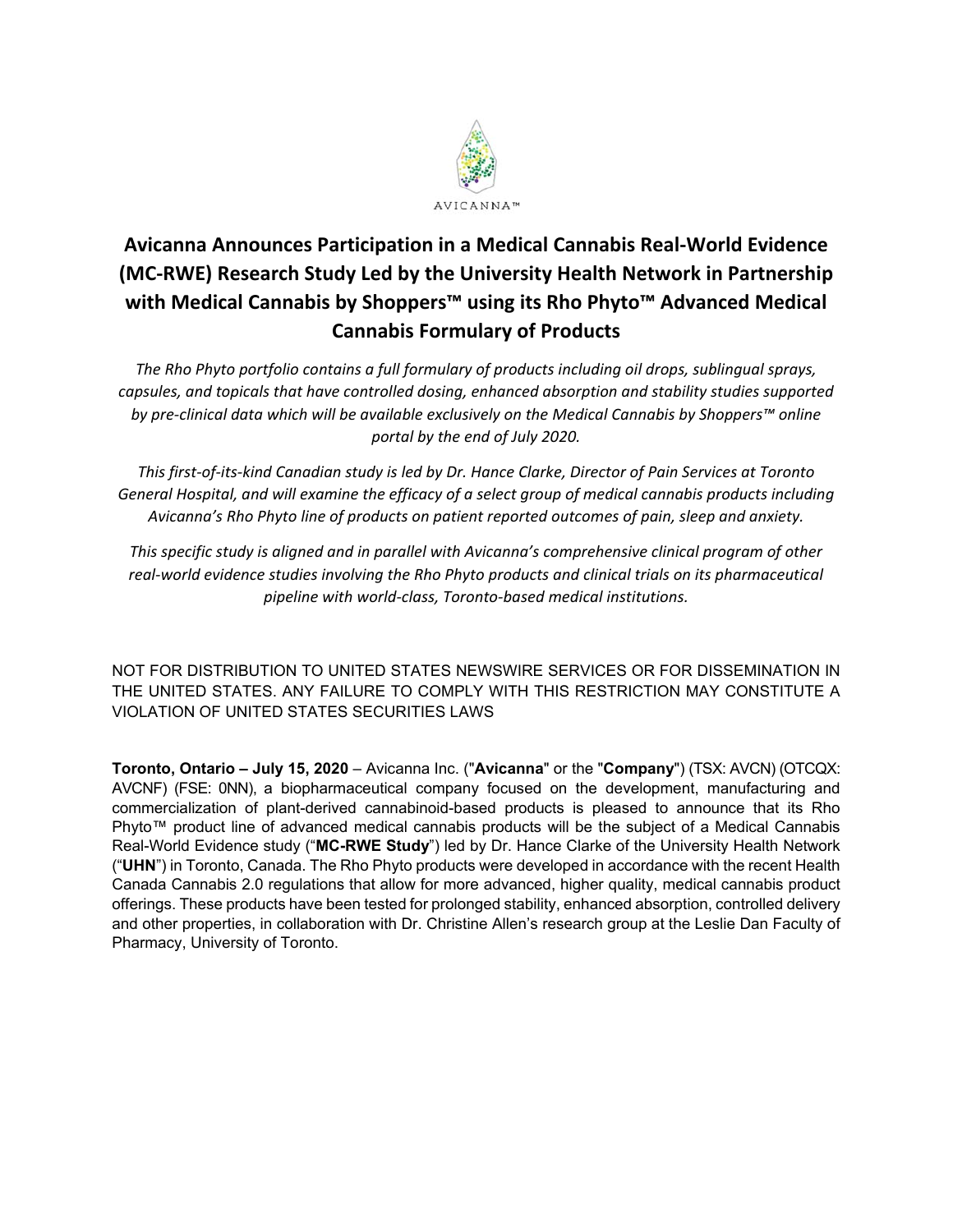

The Rho Phyto medical cannabis product line is a full formulary that includes sublingual sprays, oil drops, capsules, and topicals of various cannabinoid ratios, namely THC and CBD. By offering a variety of delivery systems, the medical community has the possibility to select the appropriate Rho Phyto product to suit a range of medical conditions such as pain relief, which may require either a fast onset of action or prolonged duration of effect over the course of treatment. The products are manufactured under good manufacturing practice ("**GMP**") in partnership with MediPharm Labs Inc. to ensure batch-to-batch consistency and highquality products. The manufacture of the Rho Phyto products in accordance with GMP standard allows for data derived from this MC-RWE Study to provide early insights into Avicanna's ongoing and future directions of pharmaceutical development. Avicanna remains committed to patient safety and product consistency which is why all products subject to the MC-RWE Study are tested by Sigma Analytical and tracked by TruTrace Blockchain Technologies.

Dr. Justin Grant, Avicanna's Executive Vice President of Scientific Affairs commented, "After 3 years of collaborating with world-class Toronto-based researchers and clinicians including those at the University of Toronto and UHN, we are excited to offer the most consistent formulary of advanced medical cannabis products to prescribers and principal investigators, including Dr. Clarke, to further demonstrate the potential therapeutic efficacy of cannabinoids."

Avicanna's Rho Phyto products will be exclusively available to patients through the Medical Cannabis by Shoppers online portal in addition to UHN clinicians through the MC-RWE Study by the end of July 2020. Additionally, Avicanna and Medical Cannabis by Shoppers are co-hosting a medical symposium in line with the launch of the Rho Phyto product line entitled, "*MEDICAL CANNABIS 2.0: Advancements in Cannabinoid Research, Product Offerings and Patient Access*". The symposium will be held on a virtual platform on July 21, 2020 and will include Dr Clarke's presentation "*Real World Evidence and The Future of Medical Cannabis / Cannabinoid medicine for Pain Management*" that will provide further insights on the MC-RWE Study. For registration and more information please visit (https://www.avicanna.com/symposium/).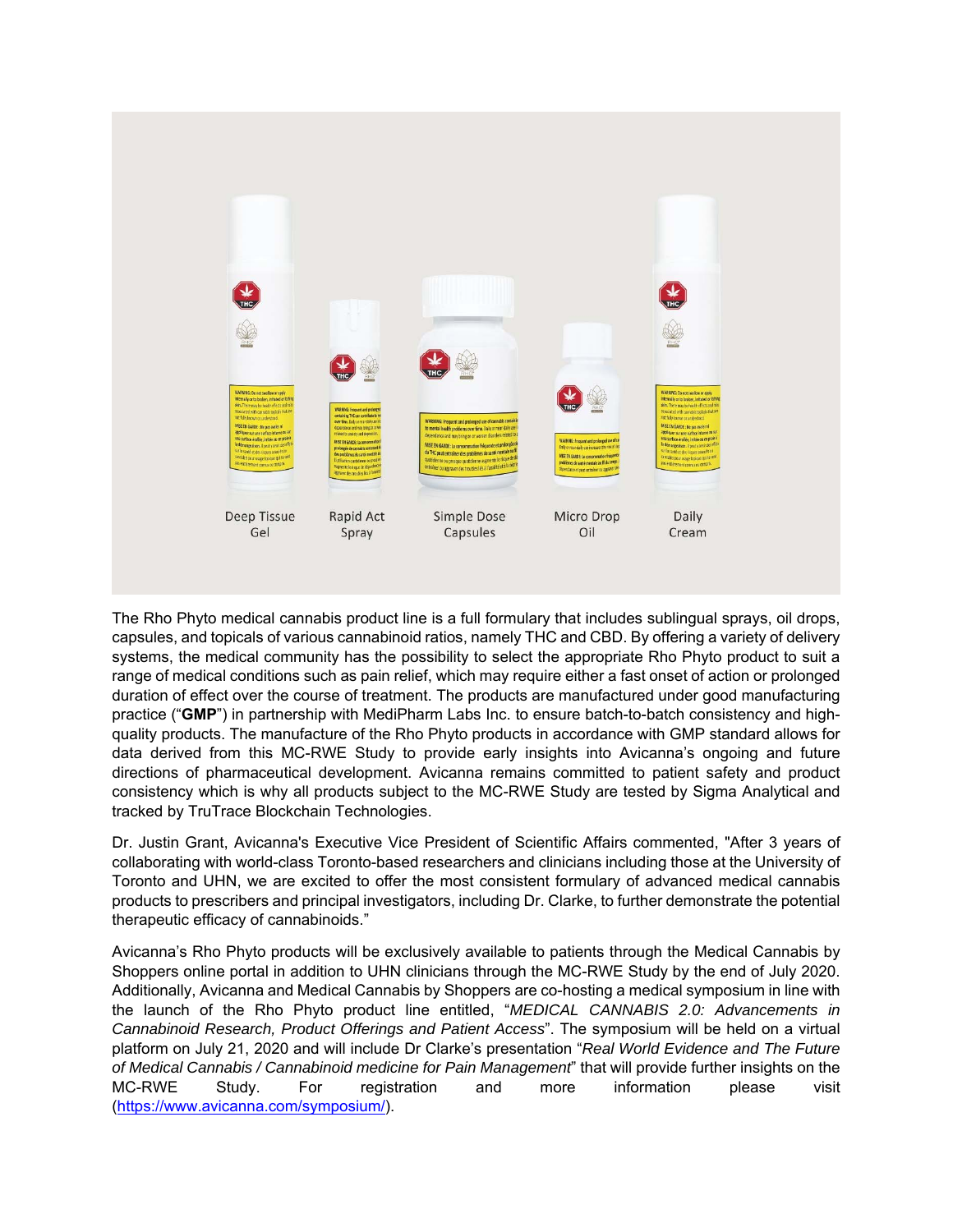## **About Avicanna Inc.**

Avicanna is an Ontario, Canada based corporation focused on the development, manufacturing, and commercialization of plant-derived cannabinoid-based products through its two main business segments, cultivation and research and development.

Avicanna's two majority-owned subsidiaries, Sativa Nativa S.A.S. and Santa Marta Golden Hemp S.A.S., both located in Santa Marta, Colombia are the base for Avicanna's cultivation activities. These two companies are licensed to cultivate and process cannabis for the production of cannabis extracts and purified cannabinoids including cannabidiol (CBD) and tetrahydrocannabinol (THC).

Avicanna's research and development business is primarily conducted out of Canada at its headquarters in the Johnson & Johnson Innovation Centre, JLABS @ Toronto. Avicanna's scientific team develops products, and Avicanna has also engaged the services of researchers at the Leslie Dan Faculty of Pharmacy at the University of Toronto for the purpose of optimizing and improving upon its products.

Avicanna's research and development and cultivation activities are focused on the development of its key products, including plant-derived cannabinoid pharmaceuticals, phyto-therapeutics, derma-cosmetics, and Extracts (defined as plant-derived cannabinoid extracts and purified cannabinoids, including distillates and isolates), with a goal of eventually having these products manufactured and distributed through various markets.

SOURCE Avicanna Inc.

## **Stay Connected**

For more information about Avicanna, visit www.avicanna.com, call 1-647-243-5283, or contact Setu Purohit, President by email info@avicanna.com.

## *Cautionary Note Regarding Forward-Looking Information and Statements*

*This news release contains "forward-looking information" within the meaning of applicable securities laws. Forward-looking information contained in this press release may be identified by the use of words such as, "may", "would", "could", "will", "likely", "expect", "anticipate", "believe, "intend", "plan", "forecast", "project", "estimate", "outlook" and other similar expressions, and includes statements with respect to the Rho Phyto products benefiting patients managing a range of medical conditions, the data derived from the MC-RWE Study providing the Company with early insights into Avicanna's ongoing and future directions of pharmaceutical development, and the Rho Phyto products being available to patients through the Medical Cannabis by Shoppers online portal and UHN clinicians by end of July 2020. Forward-looking information is not a guarantee of future performance and is based upon a number of estimates and assumptions of management in light of management's experience and perception of trends, current conditions and expected developments, as well as other factors relevant in the circumstances, including assumptions in respect of current and future market conditions, the current and future regulatory environment; and the availability of licenses, approvals and permits.*

*Although the Company believes that the expectations and assumptions on which such forward-looking information is based are reasonable, undue reliance should not be placed on the forward-looking information because the Company can give no assurance that they will prove to be correct. Actual results and developments may differ materially from those contemplated by these statements. Forward-looking information is subject to a variety of risks and uncertainties that could cause actual events or results to differ*